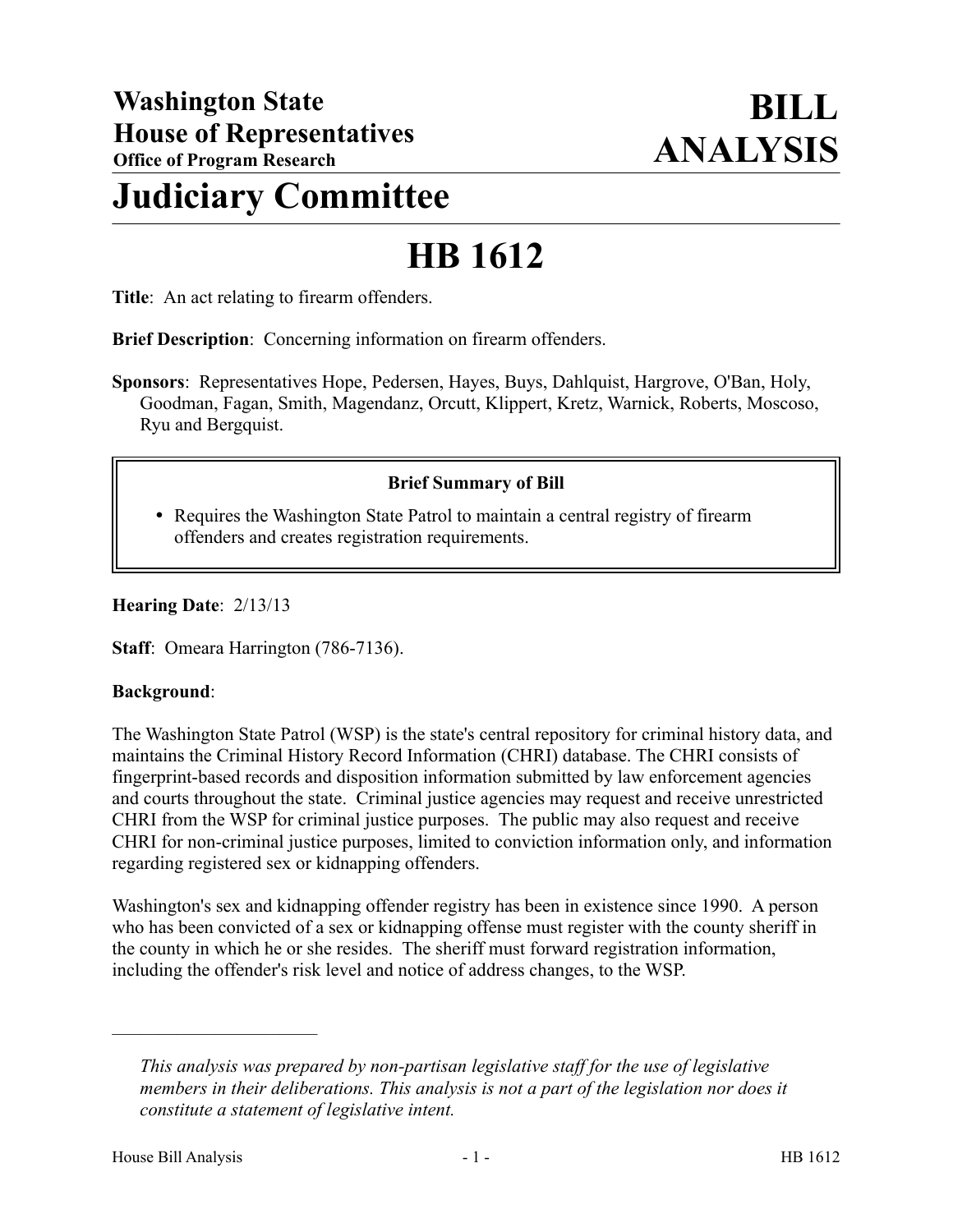When an offender registers, he or she must provide a variety of information including his or her name, date and place of birth, place of employment, crime of conviction, date and place of conviction, aliases used, Social Security number, photograph, fingerprints, and residential address, or, if the person lacks a fixed address, the person must disclose where they plan to stay. A person who lacks a fixed residence must also report to the sheriff on a weekly basis and keep an accurate account of where he or she stays during the week.

The duration of the duty to register depends on the classification of the offense. For the most serious offenses, the duty continues indefinitely. Other offenses require registration for either 15 or 10 years with out a disqualifying offense. A person may request that the sheriff investigate whether the duty to register has ended. If the sheriff finds that the person has been in the community the requisite period of time with no disqualifying offense, the sheriff will request that the WSP remove the person from the registry.

An offender who knowingly fails to register or notify the county sheriff, or who changes his or her name without notifying the county sheriff or the WSP, is guilty of a crime. The penalty for failure to register depends on the underlying offense, and will either constitute a class C felony or a gross misdemeanor.

# **Summary of Bill**:

The WSP is required to maintain a central registry of firearm offenders. Firearm offenders are persons who have been convicted or found not guilty by reason of insanity in this state of various felony firearm offenses listed in the act or of unlawful possession of a loaded rifle or shotgun in a vehicle, or unlawful use of a loaded firearm. The registry is only for law enforcement purposes and is not subject to public disclosure.

Upon conviction or finding of not guilty by reason of insanity of a firearm offense, the court must consider whether to impose a requirement that the person register. In exercising its discretion, the court must consider relevant factors including the person's criminal history, whether the person has been previously found not guilty by reason of insanity in any state, and any evidence of the person's propensity for violence that would likely endanger others.

A person required to register must do so in person with the county sheriff no later than 48 hours after release from custody or the date the court imposes the firearm offender's sentence, if the offender receives a sentence that does not include confinement. The offender must register yearly, no later than 20 days after each anniversary of the first registration. The duty to register continues for four years. Upon expiration of the person's duty to register the WSP must automatically remove the person's name and information from the registry.

A variety of information must be provided when registering, including: name and aliases, residential address, identifying information including a physical description, the offense for which the person was convicted, date and place of conviction, and the names of any other county where the offender has registered as a firearm offender. The county sheriff may require verifying documentation of the required information and may take the person's photograph or fingerprints for inclusion in the registry.